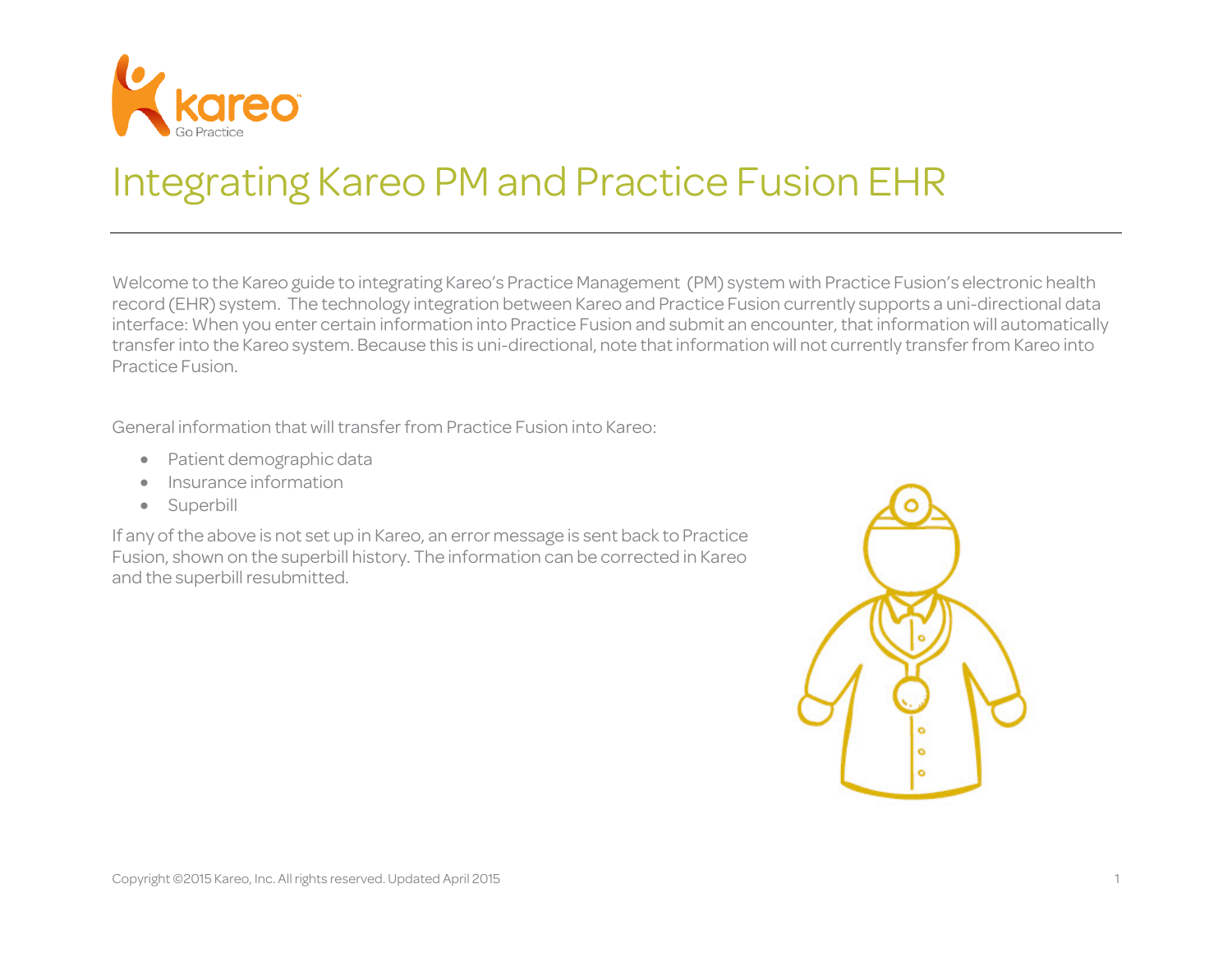## Integration Setup

#### **What You Need to Get Started**

In order to establish an interface between your Kareo and Practice Fusion accounts, you will need the following:

- An active Kareo PM account with either the Plus, Complete or Max plan. Don't have an account[? Sign up here.](http://www.kareo.com/pricing)
- $\Box$  At least one practice set up in Kareo
- At least one provider set up in Kareo
- $\Box$  At least one service location set up in Kareo
- $\Box$  Your provider NPI number the number must be the same in both Kareo and Practice Fusion
- **Nour Kareo Practice ID**

#### **To locate the Kareo Practice ID**

- 1. Log in to your Kareo account.
- 2. Click **Settings > Options > Integration Options** in the top menu.
- 3. On the Integration Options window, your ID is listed at"Kareo Practice ID." For example:

| <b>Practice Fusion</b>          |  |
|---------------------------------|--|
| Kareo Practice ID: Kareo_00_018 |  |

4. Write down the ID you see in your account, as you will need it when you submit an Integration Request.

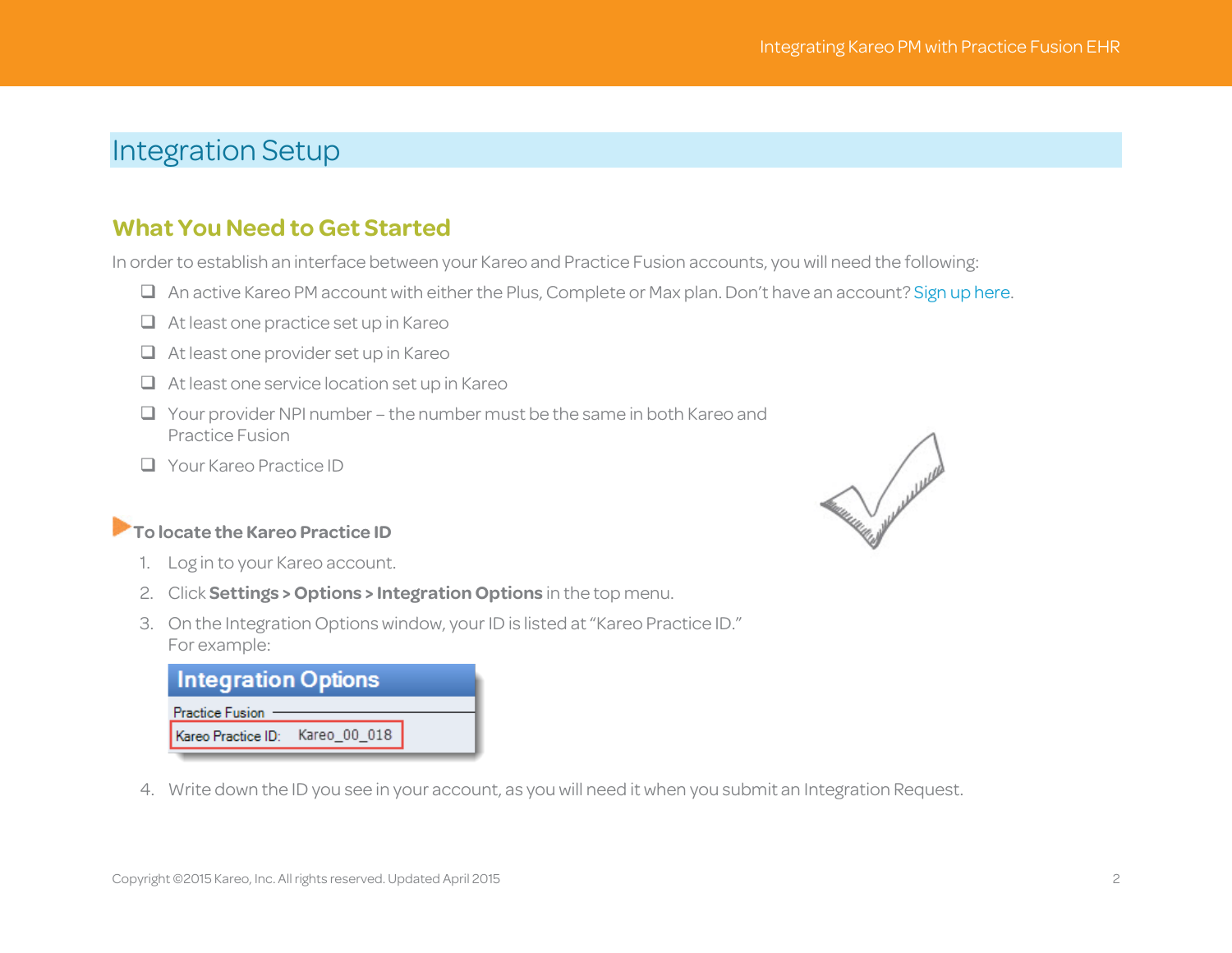#### **Submit an Integration Request**

To integrate your Kareo account with your Practice Fusion account, you will need to submit a request through Practice Fusion.

#### **To submit an integration request**

- 1. Log in to Practice Fusion and select Dashboard in the left menu.
- 2. Select the Billing tile. The Billing dashboard opens.
- 3. Select the Existing billing system tile.
- 4. On the Billing Solutions window, select Kareo and add your account information. Note that the Service Location Name needs to match the "Internal Name" given to you[r Service Location in Kareo.](http://www.kareo.com/help/practice-management/howto/new-service-location)
- 5. When finished, click **Submit**.

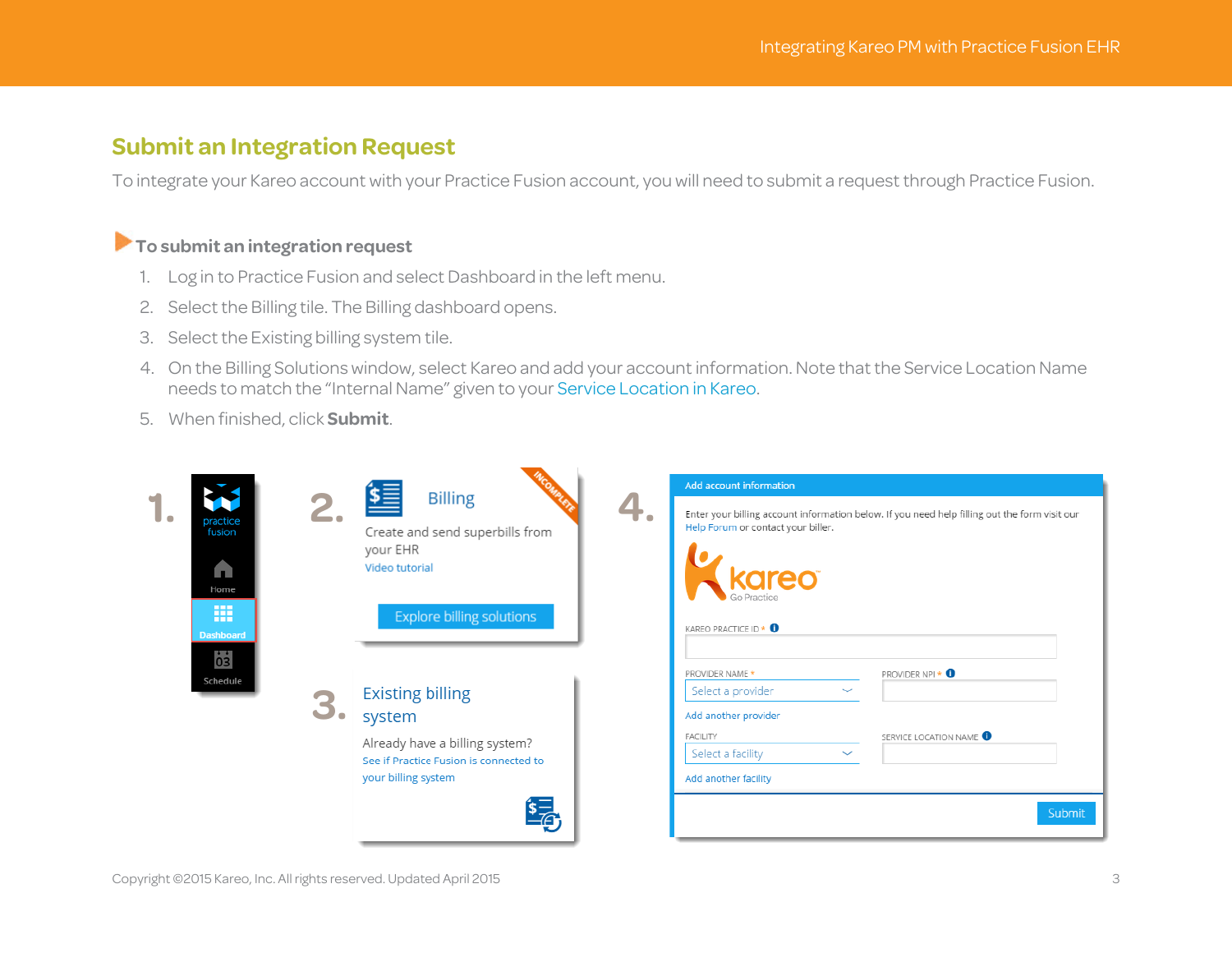## Add Custom Procedure Codes

In some instances you may need to add custom procedure codes specific to your practice. In order for the information to be sent properly from Practice Fusion to Kareo, custom codes must be set up in Kareo and match the information in Practice Fusion.

**Note:** After adding new custom codes, you may need to log out and back into Kareo and Practice Fusion to see new codes appear when submitting your next Superbill.

#### **To add a custom procedure code in Kareo**

- 1. Log in to Kareo.
- 2. Click **Settings > Codes > Find Procedures** on the top menu. To avoid duplication, a best practice is to first search the database to see if the procedure code already exists in the system.
- 2. If the procedure code is not in the system, click **New** at the bottom.
- 3. Enter the following information.
	- a. Procedure or Speed Code: Enter a 5-character (numbers and/or letters) code.
	- b. Procedure Code (CPT): If a speed code was entered, enter the real 5-character procedure code in this field. If it's a custom CPT, check the "Custom Code" box.
	- c. Official Name: Enter the official name of the procedure; avoid abbreviating procedure names when possible.
	- d. TOS: Select the type of service (TOS) from the drop-down menu; these are industry classifications for various types of procedures.
- 4. Check the "Procedure is currently used" box.
- 5. When finished, click **Save**.

| Copyright ©2015 Kareo, Inc. All rights reserved. Updated April 2015 |  |
|---------------------------------------------------------------------|--|
|---------------------------------------------------------------------|--|

| <b>New Procedure</b>     | $2 \times$                               |
|--------------------------|------------------------------------------|
| Procedure or Speed Code: | <b>MDR</b>                               |
| Procedure Code (CPT):    | V Custom Code<br><b>MDRCP</b>            |
| Official Name:           | Medical Record Copy for Patient          |
| Local Name:              |                                          |
| TOS:                     | 9 - Other Medical Items or Services<br>۰ |
| Default Units:           |                                          |
| Procedure Code Category  | $\boldsymbol{\times}$                    |
| Default Revenue Code:    | ۰                                        |
|                          | Procedure is currently used              |
| <b>Drug Information</b>  |                                          |
| Drug Name:               |                                          |
| <b>NDC Number:</b>       |                                          |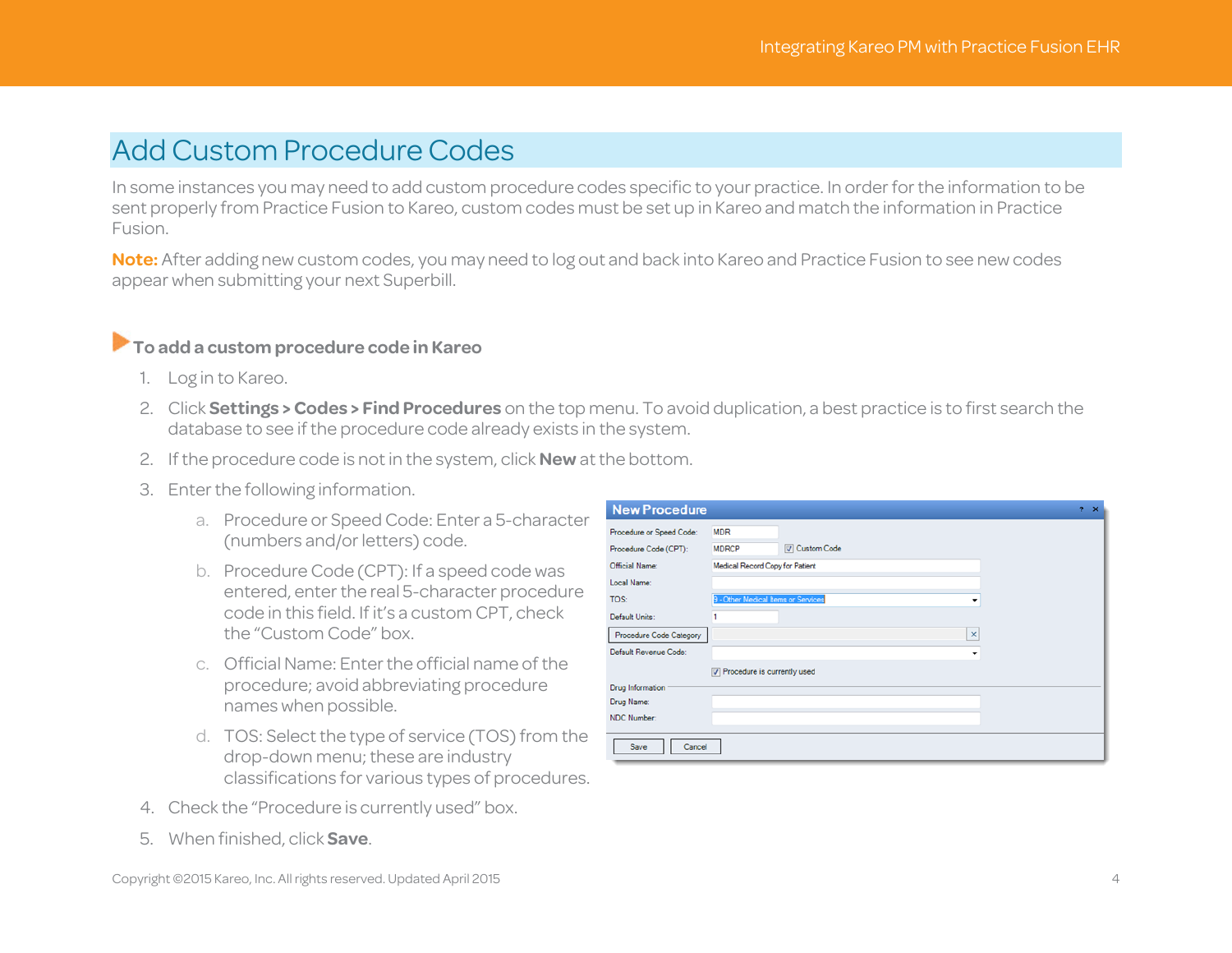## Patient Demographic Data

New patients entered in Practice Fusion are automatically created in Kareo when you submit the superbill within Practice Fusion. Note that if you update patient information in Kareo, it is not updated in Practice Fusion. Always use Practice Fusion as the system of record. The following new patient data is transferred:

- Patient Record Number
- Full Name
- Social Security Number
- Date of Birth
- Gender
- Contact Information
- Email
- Guarantor

Patients are matched between Practice Fusion and Kareo based on the following criteria:

- First Name
- Last Name
- Date of Birth
- Gender

|                                             | Middle (optional)      | Smith                                 |                  |
|---------------------------------------------|------------------------|---------------------------------------|------------------|
| Sarah                                       |                        |                                       |                  |
| DATE OF BIRTH *                             | <b>DATE OF DEATH</b>   |                                       |                  |
| 04/28/1979                                  | MM/DD/YYYY             | $\checkmark$<br><b>Active Patient</b> |                  |
| $SEX$ *                                     | SOCIAL SECURITY NUMBER | <b>RECORD NUMBER</b>                  |                  |
| Female                                      | 516-89-8498            | SS724053                              |                  |
|                                             |                        |                                       |                  |
| <b>Contact information</b>                  |                        |                                       |                  |
| <b>MOBILE PHONE *</b>                       | $USA \sim$             | EMAIL *                               |                  |
| (213) 598-5498                              |                        | s.smith@mail.com                      |                  |
| Patient doesn't have a mobile phone         |                        | Patient doesn't have an email address |                  |
| PATIENT/GUARDIAN HAS APPROVED THE FOLLOWING |                        |                                       |                  |
| Send mobile text notifications              |                        |                                       |                  |
|                                             |                        |                                       |                  |
|                                             |                        |                                       |                  |
| Send voice notifications                    |                        |                                       |                  |
| Send email notifications                    |                        |                                       |                  |
| <b>HOME PHONE</b>                           |                        | <b>WORK PHONE</b>                     | <b>WORK EXT.</b> |
| (213) 598-7894                              |                        |                                       |                  |
| PREFERRED METHOD OF COMMUNICATION           |                        |                                       |                  |
| Provider did not ask                        |                        |                                       |                  |
| <b>ADDRESS</b>                              |                        |                                       |                  |
| 123 Main St.                                |                        | Apt., Suite or Floor                  |                  |

| <b>Notes</b>        |  |      |  |
|---------------------|--|------|--|
| Max: 500 characters |  |      |  |
|                     |  |      |  |
|                     |  |      |  |
|                     |  |      |  |
|                     |  | 1.11 |  |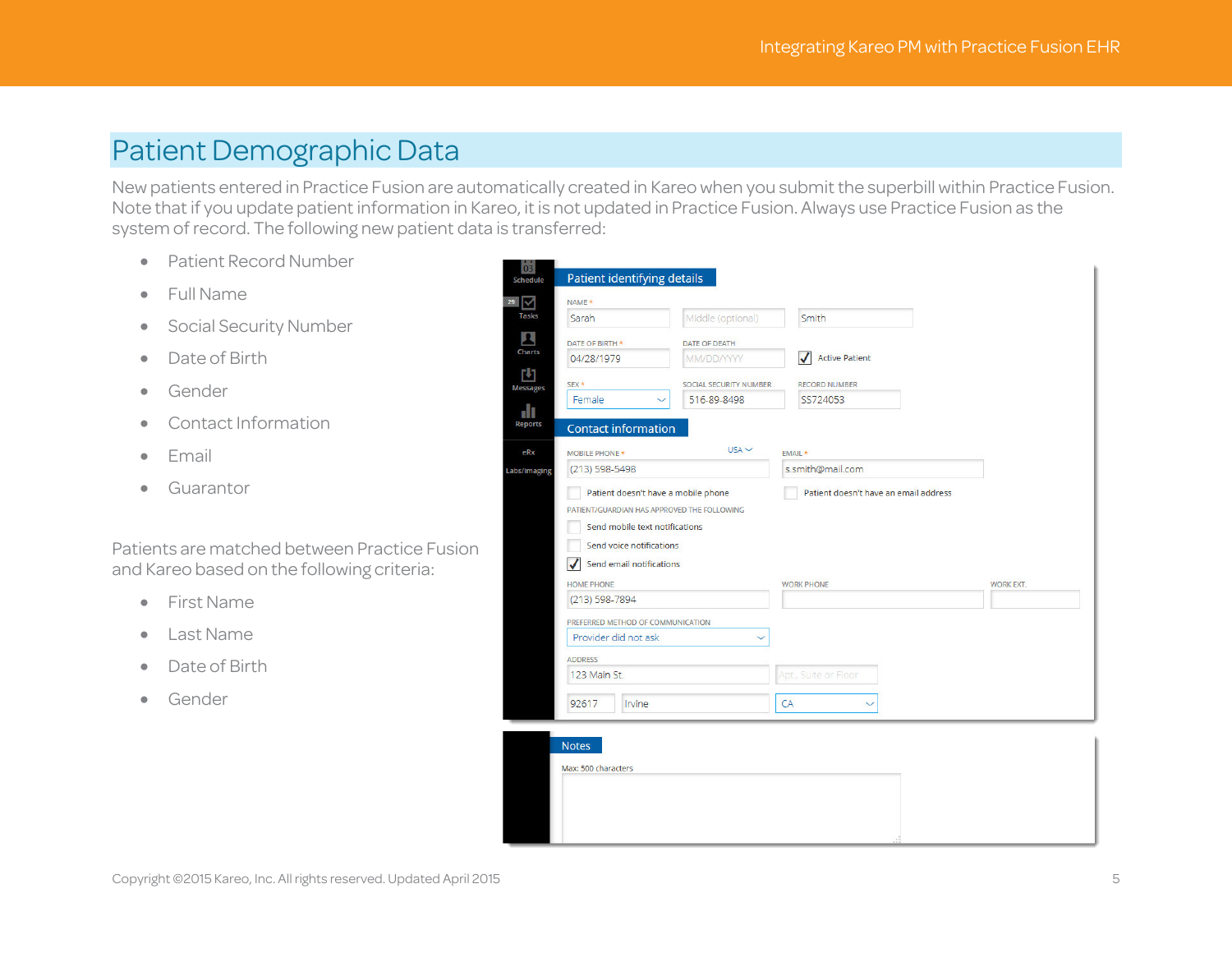## Insurance Information and Cases

Insurance companies and plans are matched between Practice Fusion and Kareo by the company and plan names. The company and plan names must be exactly the same in both systems. If not, a new insurance company or plan is created in Kareo and some information must be entered manually in Kareo. We recommend that you confirm that all insurance company and plan names match in both systems.

#### **Insurance Information**

- If you select "Aetna" as the Payer on a patient record in Practice Fusion, that name must be exactly the same in Kareo in order for the record to get matched when an encounter is submitted.
- If you select "HMO Aetna" as the Plan Name on a patient record in Practice Fusion, that name must be exactly the same in Kareo in order for the record to get matched when an encounter is submitted.

| Payer > Edit patient insurance                      |   |
|-----------------------------------------------------|---|
| Active<br>Inactive                                  |   |
| PAYER NAME *                                        |   |
| Aetna                                               | Q |
| PLAN NAME AND TYPE *                                |   |
| HMO - Aetna                                         | Q |
| Show payer details   Edit payer and plan details    |   |
| ORDER OF BENEFITS *<br><b>WORKER'S COMPENSATION</b> |   |
| Primary                                             |   |

• If the payer or plan name in Practice Fusion does not match an insurance company or plan in Kareo, then a newinsurance company or plan will be created in Kareo upon submission of an encounter from Practice Fusion. When this happens, note the following: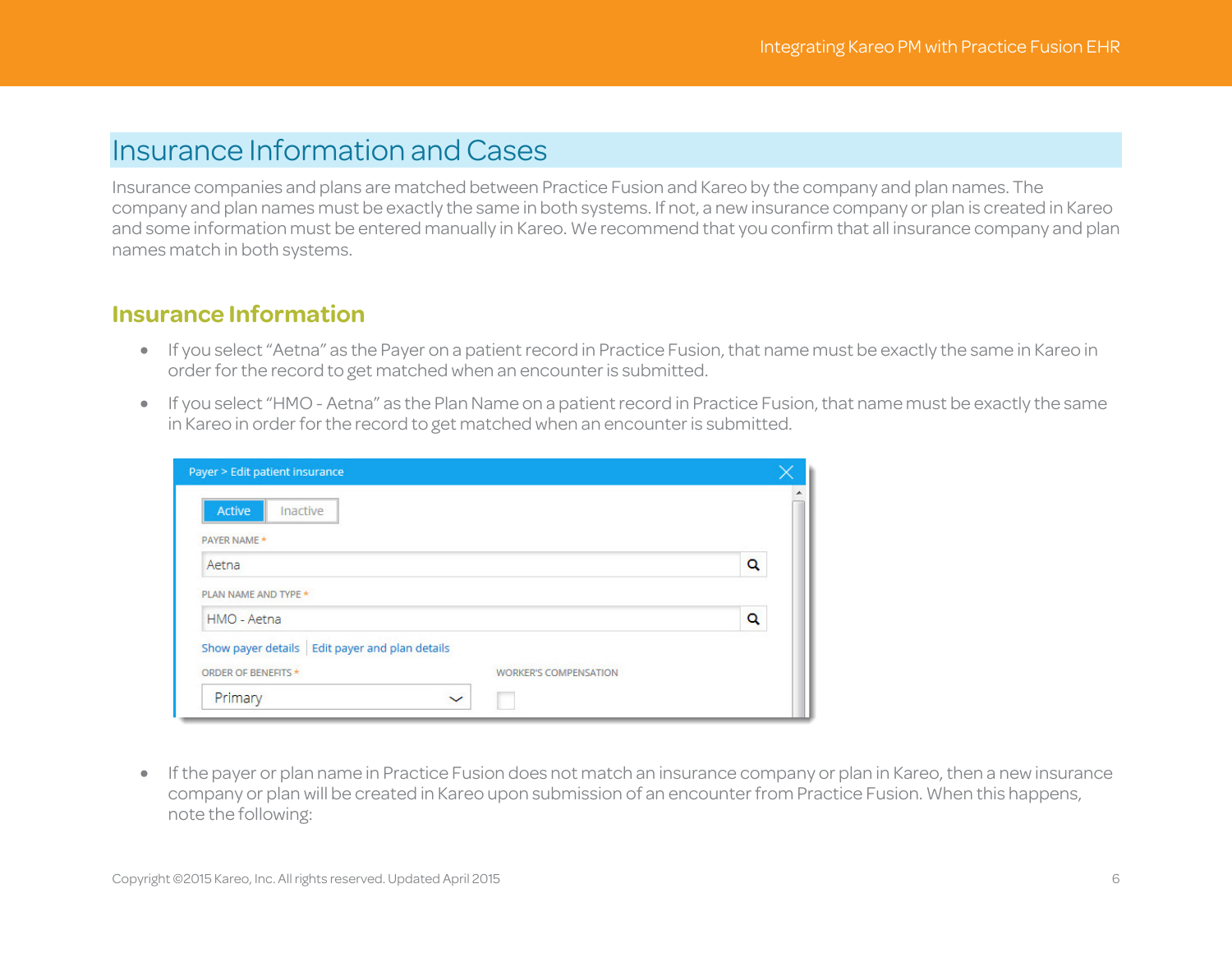- 1. **Payer's Address:**The payer's address will not be transferred and you must manually enter it [on the newinsurance](http://www.kareo.com/help/practice-management/howto/new-insurance-company)  [company or plan record](http://www.kareo.com/help/practice-management/howto/new-insurance-company) created in Kareo prior to printing paper claims or submitting electronic claims for those encounters.
- 2. **Electronic Payer Connection:** The Electronic Payer Connection, which establishes the link between the insurance company and the clearinghouse/payer connection for electronic claims submission from Kareo, must b[e manually set for the new insurance company.](http://www.kareo.com/help/practice-management/howto/electronic-claim-settings)
- 3. **Insurance Program:** The Insurance Program for the new insurance company in Kareo defaults to CI=Commercial which may not be correct. If it is different, you mus[t manually select it.](http://www.kareo.com/help/practice-management/howto/new-insurance-company)
- Since unmatched insurance companies and plans create new ones in Kareo, you can avoid duplicate insurance companies and plans b[y merging existing records with new ones.](http://www.kareo.com/help/practice-management/howto/merge-insurance-companies) Always use the company insurance or plan name as it is in Practice Fusion.

### **Cases**

• When you submit an encounter from Practice Fusion to Kareo for an existing patient that already has a case in Kareo, the systems will attempt to match the cases. Note that all policies within a case must match. For example, if a case has Primary Policy A and Secondary Policy B, both systems must have both policies on the case in order to prompt a match. A new patient case is created in Kareo when any of the following fields differ:

Policy Number Policy Start date Policy End date

- Practice Fusion policy information will update in Kareo except for policy number and policy date range.
- Practic Fusion case information will not update in Kareo; it will only create new data in Kareo when the superbill is submitted. Updates must be done manually on an existing patient case in Kareo.
- When a case is created on the patient's record, it includes the name of the primary insurance and the date the case was created. You may wish to change the name of the new case created and/or change the Payer Scenario to reflect the type of billing situation for that patient.

| General Cases Alerts Account Documents Tasks |            |                                             |                     |
|----------------------------------------------|------------|---------------------------------------------|---------------------|
| Name                                         |            | Payer Scenario   Active   Primary Insurance | Secondary Insurance |
| 3P ADMIN - 3/30/2010                         | Commercial | Yes 3P ADMIN                                |                     |
|                                              |            |                                             |                     |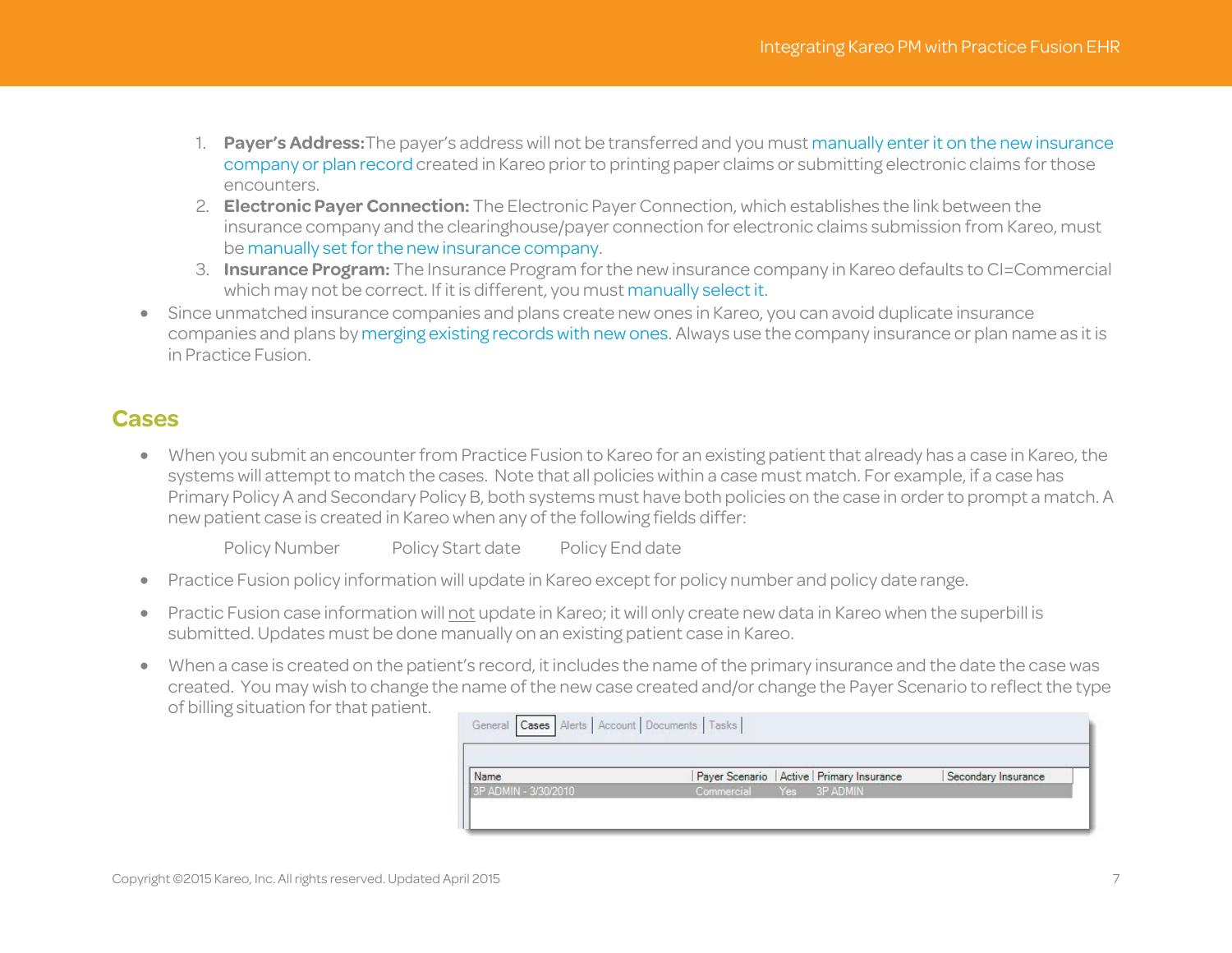## Submit Superbills from Practice Fusion to Kareo

When you create and submit a superbill in Practice Fusion, the information is transferred to Kareo and ready for review and claim processing. The Superbill report in Practice Fusion provides a status update and any error messages regarding the transmission. Any failed superbills can be updated and resubmitted through Practice Fusion.

## **Submit Superbill**

#### **To submit a superbill from Practice Fusion**

- 1. At the bottom of the note in the Superbill section, click **Record**. Or, click **Actions** at the top right and select "Add superbill." The superbill is displayed on the right.
- 2. Complete all appropriate fields.

**Note:** Legacy accounts will see two lists under Rendering Provider and Seen At Facility:

- a. Rendering Provider: Select from the "Billing system providers" (Kareo) list.
- b. Seen At Facility: Select from the "Billing system facilities" (Kareo) list.
- 3. When finished, select a superbill status:
	- a. **Ready for biller:** Sends superbill to Kareo.

| RENDERING PROVIDER *        | <b>NPI</b>                 | SEEN AT FACILITY *           |
|-----------------------------|----------------------------|------------------------------|
| Steve Sherwin               | $\checkmark$<br>NPI        | Malibu Office<br>$\ddotmark$ |
| <b>BILLING PROVIDER</b>     | <b>NPI</b>                 |                              |
| Katherine Kareo             | <b>NPI</b><br>$\checkmark$ |                              |
| <b>OTHER SOURCE</b>         |                            |                              |
| <b>None</b><br>$\checkmark$ |                            |                              |
| PRIOR AUTHORIZATION NUMBER  |                            |                              |
| Authorization number        |                            |                              |
|                             |                            |                              |

- b. **Save as draft:** Saves changes so that you can complete at a later time.
- c. **Archive:** Successfully sent superbills (typically should not be used).
- 4. In Kareo, you can find the superbill navigating to Encounters and then clicking the **Drafts** tab.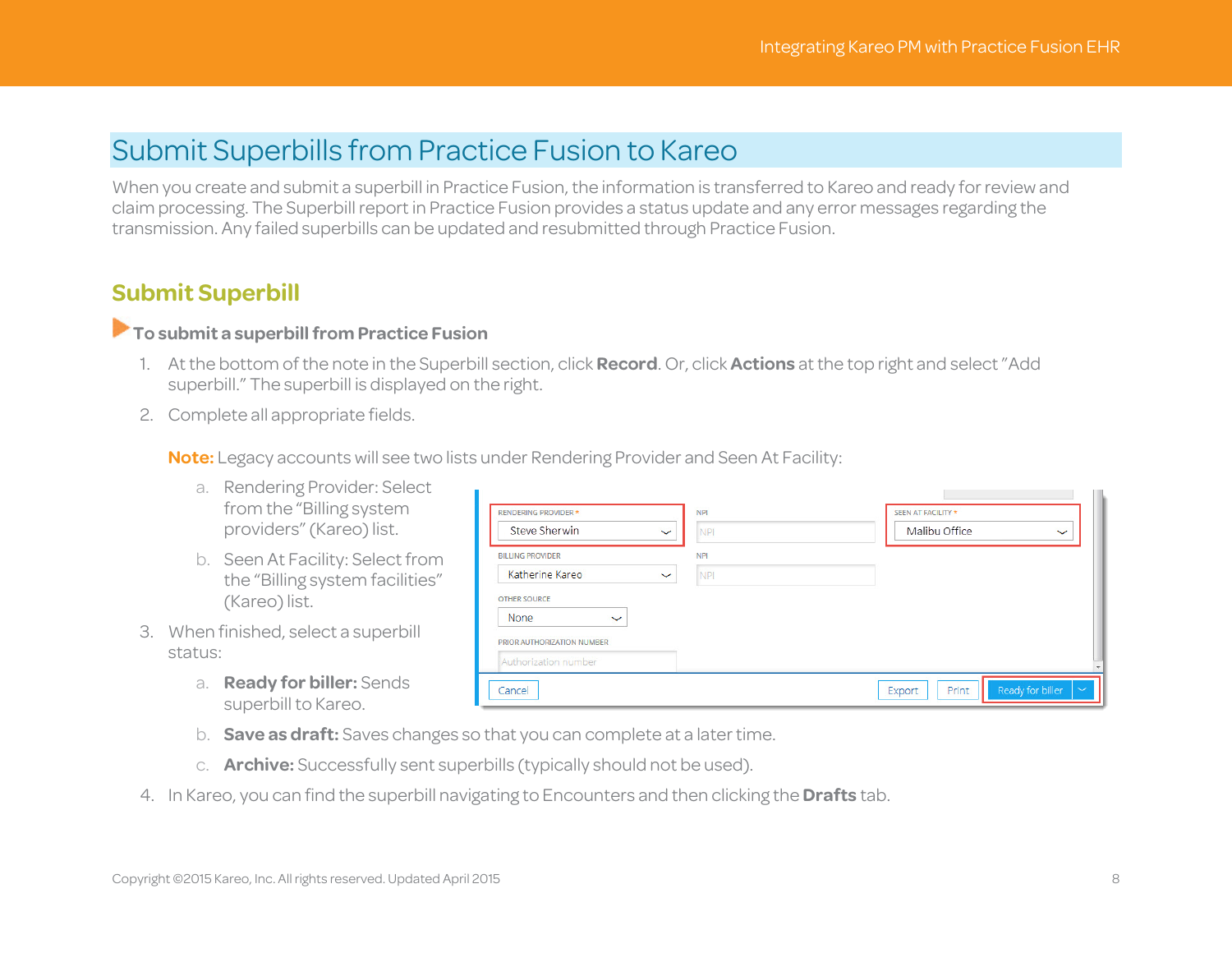#### **Notes**

- Comments are transferred to the Kareo encounter under Medical Office Notes. Payment information (amount and reference number) is transferred to the Kareo encounter under Payment Amount.
- If a CPT code or Modifier exists in Practice Fusion but is nonexistent or inactive in Kareo, you will need to add it or reactivate it.

### **Superbill History**

The View History button on the superbill displays processing messages from Kareo.

|                                        | Bill ID: A9-750-0K9NEW1-4B                                         |                                                                               | Bill date: 01/21/2015    |               |                                                                                                                                                   |              |
|----------------------------------------|--------------------------------------------------------------------|-------------------------------------------------------------------------------|--------------------------|---------------|---------------------------------------------------------------------------------------------------------------------------------------------------|--------------|
| <b>PATIENT</b><br>DOB:<br>ZIP:<br>PRN: | 1979-04-28<br>92617<br>SS724053                                    | <b>INSURANCE</b><br>Aetna Aetna<br>ID: 54981084<br>151 FARN<br><b>HARTFOR</b> | <b>Superbill history</b> |               | C Refresh patient information<br><b>9 View history</b>                                                                                            | $\times$     |
|                                        |                                                                    |                                                                               | <b>DATE</b>              | <b>STATUS</b> | <b>DESCRIPTION</b>                                                                                                                                |              |
| Procedure 1<br>PROCEDURE *             | 99201 Office or other outpatient visit for the evaluation and mana | Add cu                                                                        | 01/21/2015 15:37:14      | Success       | SUP <sub>5</sub><br>Kareo has already received<br>this superbill. Please log<br>into Kareo to review the<br>draft encounter of this<br>Superbill. |              |
| <b>MODIFIER</b>                        |                                                                    |                                                                               | 01/21/2015 15:37:14      | Success       | Processing                                                                                                                                        |              |
| Search                                 |                                                                    |                                                                               | 01/21/2015 15:37:13      | Success       | Sent successfully                                                                                                                                 | $\checkmark$ |
| DIAGNOSIS *                            |                                                                    |                                                                               |                          |               | Close                                                                                                                                             |              |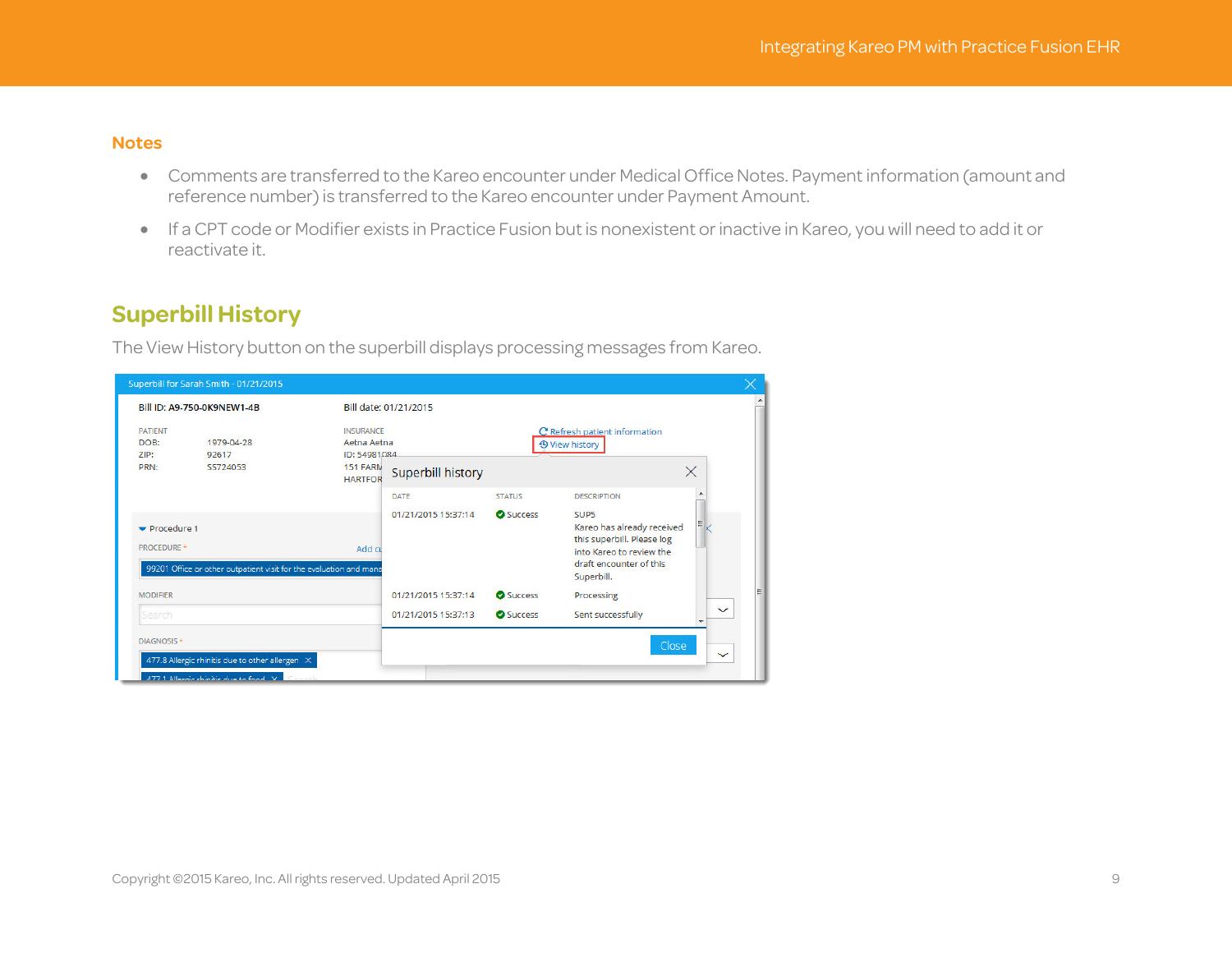### **Billing Report**

The Billing report provides information on submitted and pending Kareo superbills.

### **To view the Billilng report**

- 1. In Practice Fusion, click **Reports** on the left menu.
- 2. Click the Billing tab.
- 3. In the drop-down menu, select one of the following:
	- a. **Archive:** Displays all successful, completed superbills.
	- b. **Draft:** Displays pending, unsubmitted superbills.
	- c. **Error:** Displays superbills that contain errors and require troubleshooting.
	- d. **Ready for biller:** Sends the superbill and should always display (0) and be empty when the Kareo/Practice Fusion integration is turned on.

You can click on any column header to sort the information.

| <b>Billing report</b>           |                                        |                               |                           |                 |               |                                      |  |
|---------------------------------|----------------------------------------|-------------------------------|---------------------------|-----------------|---------------|--------------------------------------|--|
| Archive $(30)$ $\sim$<br>Search |                                        | Q 09/21/2014 to mm/dd/yyy ( x |                           |                 |               | ⊙<br>Integrate billing<br>Run report |  |
| <b>BILLID</b>                   | <b>PATIENT</b>                         | w<br><b>VISIT DATE</b>        | <b>RENDERING PROVIDER</b> | <b>LOCATION</b> | <b>STATUS</b> | <b>BILL DATE</b>                     |  |
| 45-637-F4HG5FB-C2               | Newpt Kareo<br>37 y, M, DOB 01/01/1977 | 09/28/2014                    | Kareo Doctor              | KareoSF         | Archive       | 09/30/2014                           |  |
| 45-630-KAWRBN5-D2               | Lily Kareo<br>34 y, M, DOB 01/01/1980  | 09/23/2014                    | Kareo Doctor              | KareoSF         | Archive       | 09/23/2014                           |  |
| 45-631-DNSKEK2-D2               | Lily Kareo<br>34 y, M, DOB 01/01/1980  | 09/22/2014                    | Kareo Doctor              | KareoSF         | Archive       | 09/23/2014                           |  |
| 45-632-BL1FXG4-D2               | Lily Kareo<br>34 y, M, DOB 01/01/1980  | 09/25/2014                    | Kareo Doctor              | KareoSF         | Archive       | 09/25/2014                           |  |

### **Print Superbill**

To print the superbill, click the **Print** button at the bottom of the superbill.